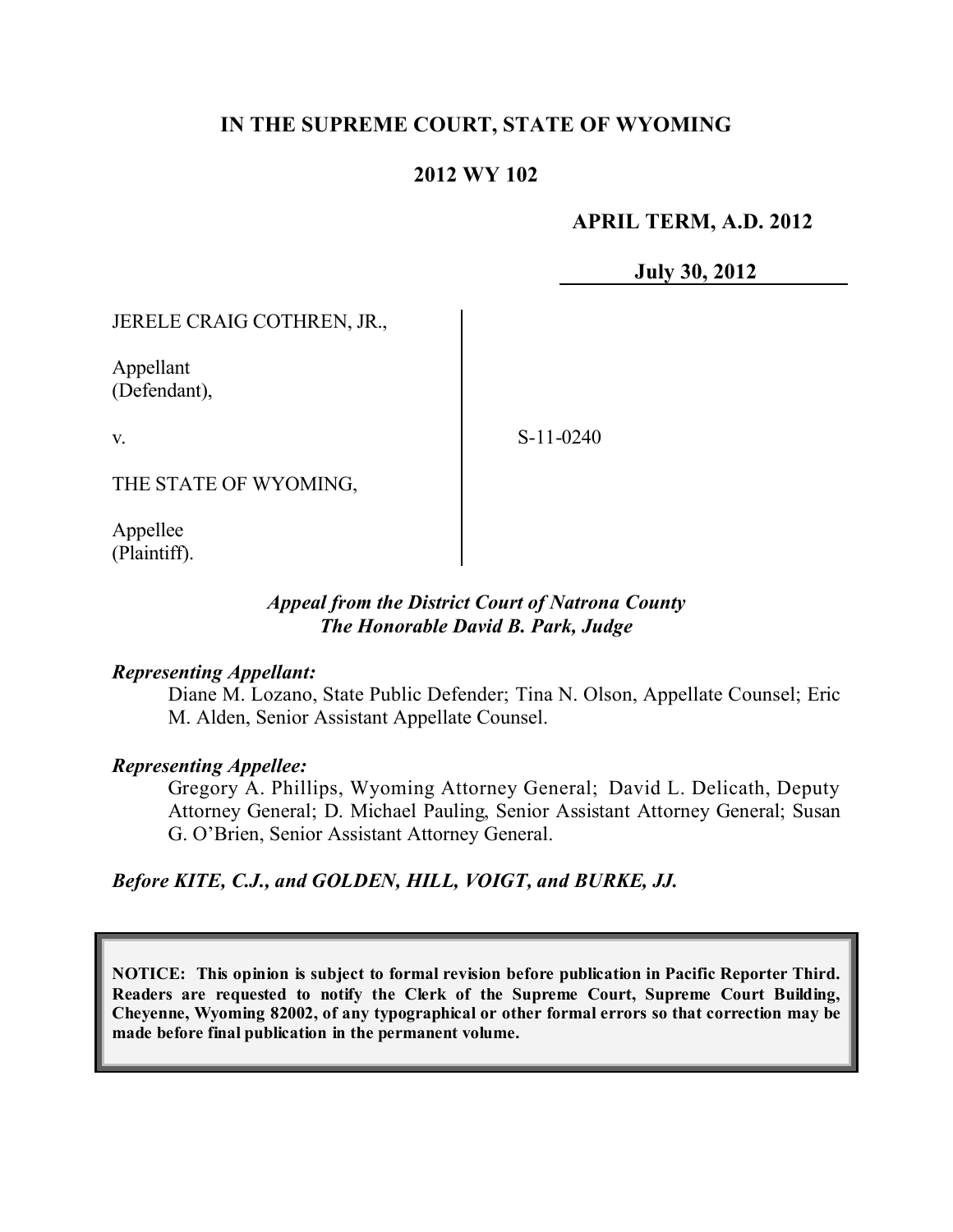### **VOIGT**, **Justice**.

l

[¶1] The appellant, Jerele Craig Cothren, Jr., currently faces four separate sentences from three courts for unrelated crimes. The most recent sentence, and the one upon which the appellant's appeal is based, required that the appellant serve his term of incarceration concurrent with a sentence for which the appellant is presently incarcerated, as well as consecutive to a probationary period that has yet to begin. Because it is impossible to meet both these requirements, and because the sentence as pronounced would require the period of incarceration to be interrupted by a period of probation, the sentence is illegal. We remand to the district court for resentencing.

#### **ISSUE**

[¶2] Is the sentence at issue an illegal sentence?

# **FACTS**

[¶3] Between 2007 and 2010, three district courts sentenced the appellant on four separate occasions for various unrelated crimes. On August 21, 2007, in Natrona County, the appellant pled guilty to larceny by a bailee and received a sentence of two-to-fouryears imprisonment at the Wyoming State Penitentiary, suspended in favor of three-years probation. On May 3, 2009, in Sheridan County, the appellant pled guilty to six counts of forgery and one count of identity theft and was sentenced to five-to-eight-years imprisonment on each charge, to run concurrently.<sup>1</sup> On November 18, 2009, in Platte County, the appellant pled guilty to livestock rustling and was sentenced to two-to-fiveyears imprisonment, suspended in favor of five-years probation. On May 30, 2010, the appellant's Natrona County probation was revoked and he was ordered to serve two-tofour-years imprisonment. Finally, regarding the sentence at issue on appeal, the appellant pled guilty to forgery, and on August 6, 2010, was sentenced by the Natrona County district court to eight-to-ten years "to be served concurrent with [the] Sheridan County [sentence], and consecutive to [the] Natrona County [sentence] and [the] Platte County [sentence]."

[¶4] The appellant started his incarceration on May 3, 2009, as a result of his Sheridan County sentence of five-to-eight years. He is also currently serving a two-to-four-year term as a result of the revocation of his Natrona County probation. If the appellant serves the maximum time on his sentences, he will be released in May 2017. At that time, the appellant would begin serving his Platte County five-year probation, which the district

<sup>&</sup>lt;sup>1</sup> The Court relies upon the Post-Sentence Investigation Report to ascertain this date and notes that the Presentence Investigation Report indicates a different date for the appellant's Sheridan County sentence. Neither the Sheridan County Judgment and Sentence nor the first Natrona County Judgment and Sentence were included in the record. Any discrepancies are not material to this decision's holding.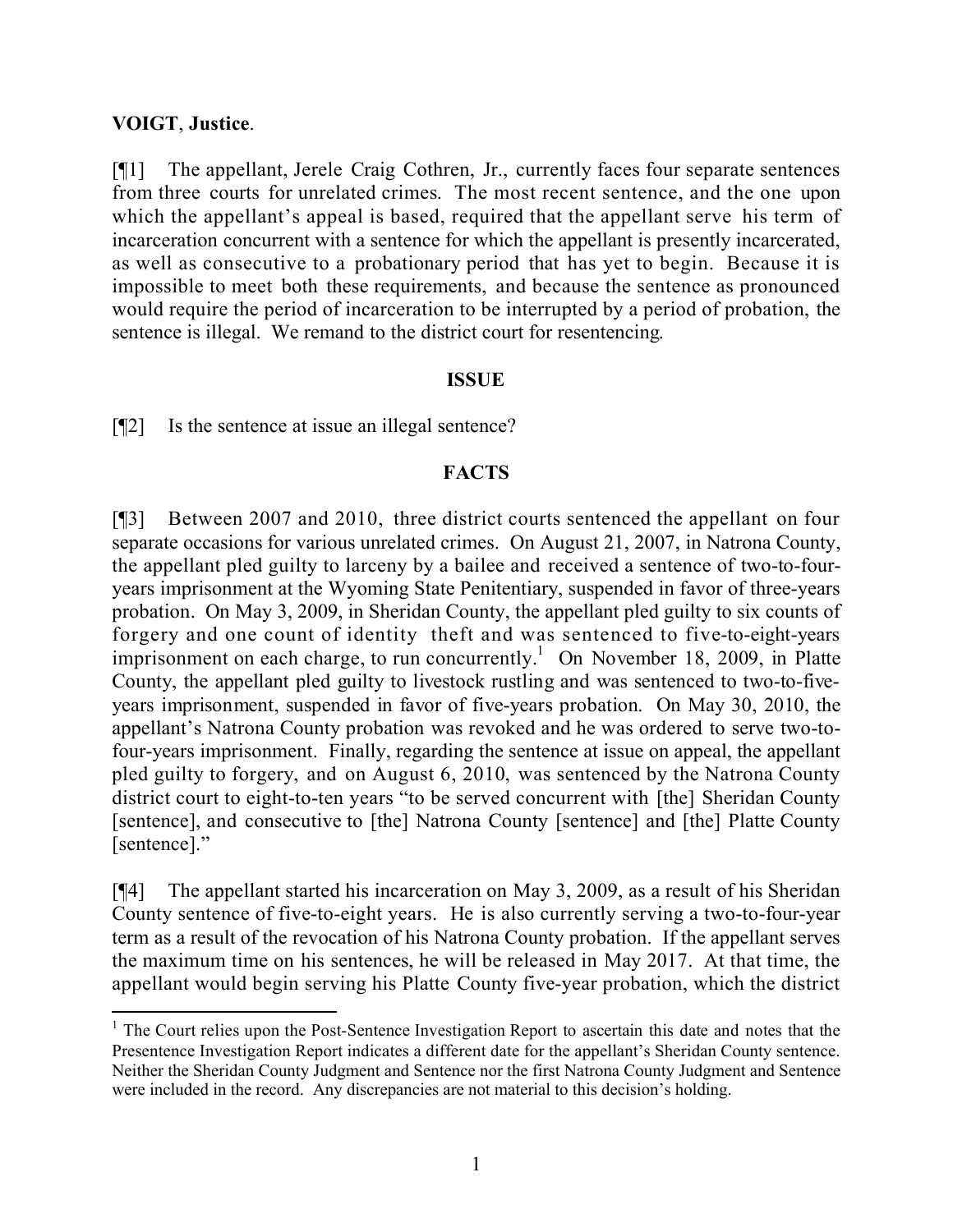court ordered to be served consecutive to the Sheridan County sentence. The sentence that is being appealed, the appellant's second Natrona County sentence, was ordered to be served consecutive to the first Natrona County sentence, consecutive to the Platte County probation, and concurrent with the Sheridan County sentence.

[¶5] The appellant filed a Motion to Correct Illegal Sentence on June 20, 2011. He argued that the second Natrona County sentence is illegal because it would be impossible to serve his imprisonment concurrent with a sentence that is already running (the Sheridan County sentence) and also consecutive to a term that is yet to begin (the Platte County probation). The district court denied the appellant's motion, finding that the sentence was not illegal and was in keeping with the terms of the plea agreement. The appellant now appeals that decision.

# **STANDARD OF REVIEW**

[¶6] The legality of a sentence is a matter of law that we review *de novo*. *Moronese v. State*, 2012 WY 34, ¶ 5, 271 P.3d 1011, 1013 (Wyo. 2012).

# **DISCUSSION**

[¶7] The appellant is currently serving a five-to-eight-year sentence out of Sheridan County, which began on May 3, 2009. Following completion of this sentence in 2017, at the latest, the appellant is supposed to begin a five-year period of probation as a result of a sentence out of Platte County. Prior to these sentences, the appellant was sentenced by Natrona County district court to three-years probation. That probation was revoked on May 30, 2010, and the appellant was ordered to serve a term of two-to-four-years imprisonment. Although the record does not include the order revoking this probation, and the briefs, the Motion to Correct Illegal Sentence, and the transcript of the hearing on that motion differ as to the timing of this sentence, the appellant was incarcerated when his probation was revoked and is therefore presently serving this sentence concurrent with the Sheridan County sentence.

[¶8] The legality of the appellant's second Natrona County sentence is the issue addressed in this appeal. The Natrona County district court ordered that the five-to-eightyear sentence be served consecutive to the earlier Natrona County sentence, which, as mentioned above, is being served currently, concurrent with the Sheridan County sentence, and consecutive to the appellant's five-year Platte County probation, which will begin following the completion of the Sheridan County sentence.

[¶9] It is impossible for all of these sentences to be served as ordered by the Natrona County district court. Assuming the appellant serves the maximum terms, the first Natrona County sentence will end in May 2014 and the Sheridan County sentence will end in May 2017. The sentence on appeal, the second Natrona County sentence, was ordered to be served consecutive to the first Natrona County sentence and concurrent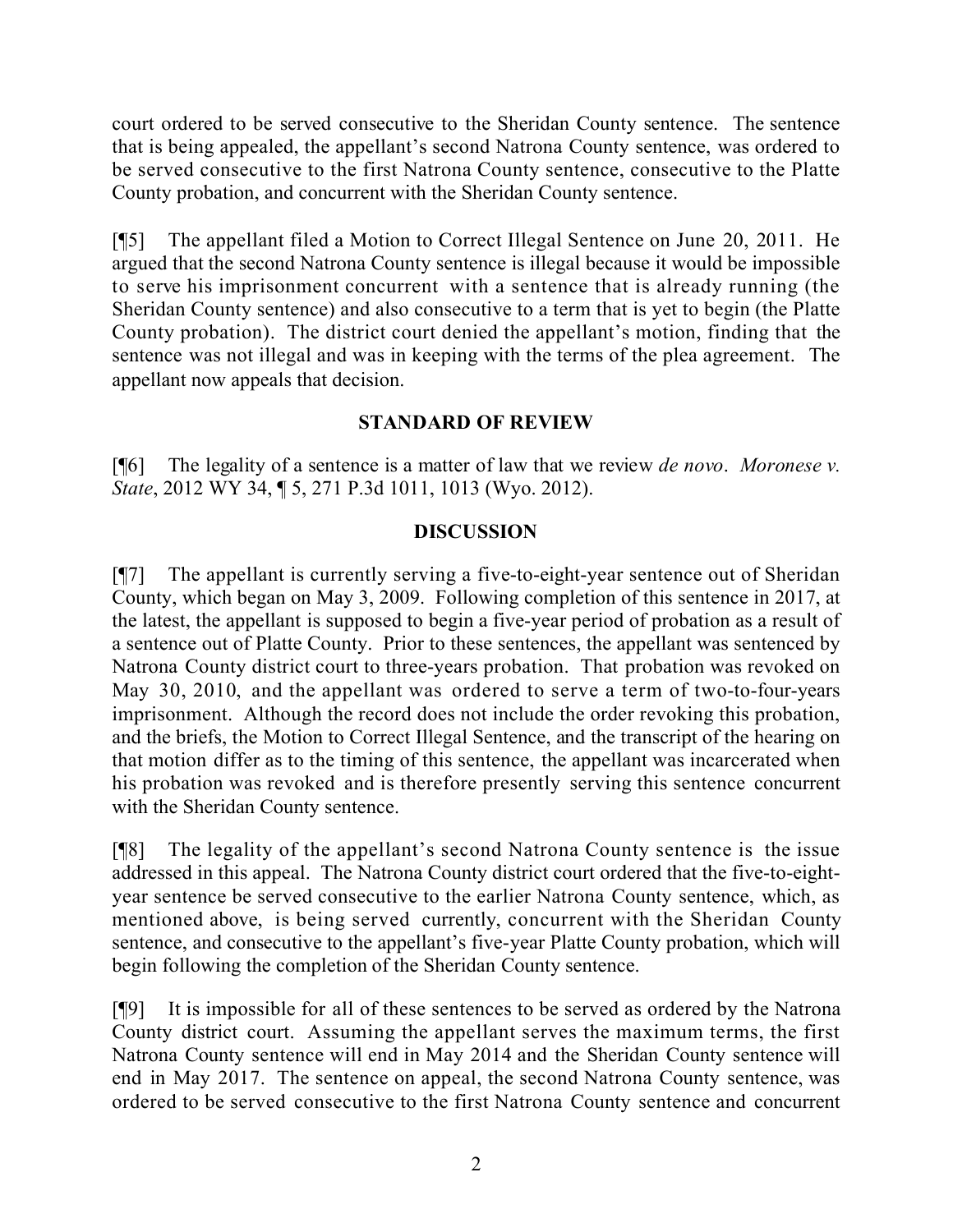with the Sheridan County sentence. In order to meet those requirements, the sentence will begin, under the above scenario, in May 2014, following the completion of the earlier Natrona County sentence, and will run concurrently with the balance of the Sheridan County sentence. The sentence on appeal, however, is also supposed to be served consecutive to the Platte County probation, which is supposed to follow completion of the Sheridan County sentence. The appellant is correct that it is impossible for the second Natrona County sentence to be served concurrent with a sentence that is already being served as well as consecutive to a sentence that has yet to begin.

[¶10] Moreover, as both parties agree, it would be improper to split the appellant's second Natrona County incarceration so that it would be interrupted by a period of probation. "The discretion of the trial court is also limited by the fact that a sentencing court may only impose those sentences that have been authorized by the legislature." *Daugherty v. State*, 2002 WY 52, ¶ 13, 44 P.3d 28, 33 (Wyo. 2002) (citing *Williams v. State,* 949 P.2d 878, 880 (Wyo. 1997)). Courts are to "determine and fix the punishment" "[w]ithin the limits prescribed by law." Wyo. Stat. Ann. § 6-10-104 (LexisNexis 2011). The Wyoming legislature has not authorized a sentencing structure permitting a period of incarceration to be split by probation from another sentence.

[¶11] When a prisoner was discharged mistakenly from a five-year sentence, the 10th Circuit Court of Appeals said that "[a] sentence of five years means a continuous sentence, unless interrupted by escape, violation of parole, or some fault of the prisoner, and he cannot be required to serve it in installments." *White v. Pearlman*, 42 F.2d 788, 789 (10th Cir. 1930). While a defendant was serving a 32-year sentence on a prior conviction, the court sentenced him to an 11-year sentence for a separate crime and directed that half the term be served concurrent with the 32-year sentence and the other half consecutive to the 32-year sentence, which would necessarily require an interruption between the first and second halves of the 11-year sentence. In response, the Colorado Court of Appeals ruled that "[a] prisoner who commences the service of a sentence is entitled to serve that sentence in an uninterrupted manner." *People v. Ball*, 821 P.2d 905, 910 (Colo. App. 1991). In *Massey v. State*, the appellant was sentenced to 90 days in jail "to be served on weekends from Fridays at 6:00 p.m. through Sundays at 6:00 p.m." 389 So.2d 712, 713 (Fla. Dist. Ct. App. 1980). The Florida Court of Appeals reversed the sentence, holding that "a prisoner is entitled to pay his debt to society in one stretch rather than in bits and pieces." *Id*. The Florida Court of Appeals has also said, on a number of occasions, that consecutive sentences of incarceration cannot be interrupted by probation. *See Turner v. State*, 551 So.2d 1247, 1248 (Fla. Dist. Ct. App. 1989); *Gill v. State*, 550 So.2d 72, 74 (Fla. Dist. Ct. App. 1989); *Calhoun v. State*, 522 So.2d 509, 510 (Fla. Dist. Ct. App. 1988).

[¶12] One of the primary goals of probation is rehabilitation of the probationer. *State v. McAuliffe*, 2005 WY 165, ¶ 21, 125 P.3d 276, 281 (Wyo. 2005). Rehabilitation envisions that the probationer is bettering himself by, perhaps, furthering his education, developing